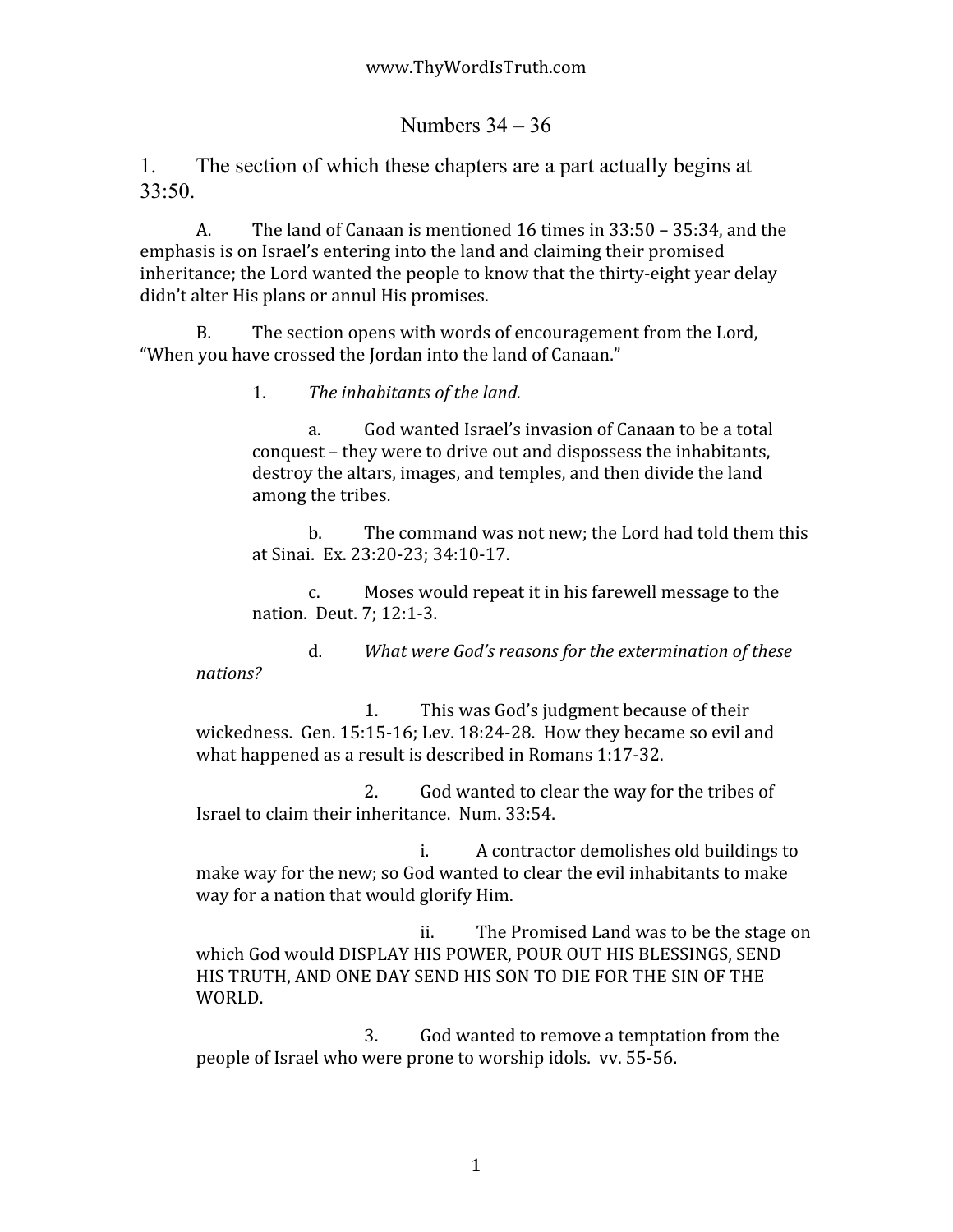i. If
the
pagans
and
their
shrines
remained, it
would
not
be
long
until
Israel
would
forsake
God
and
begin
worshipping idols.

ii. Unfortunately,
Israel
did
not
obey
God's orders
and
ended
up
being
snared
by
the
practices
of
the
heathen
peoples left
in
the
land.

Judges
2:6‐15.

2. The boundaries of the land. 34:1-15.

a. There
were
no
surveyors
with
digital
equipment
to determine and stake legal boundaries; towns and visible geographical landmarks were
used.

b. The Lord started with the south boundary (vv. 3-5) then the
west
boundary,
which
was
the
Mediterranean
Sea
(v.
6),
followed
by
the
north border
(vv.
7‐9)
concluded
by
the
east
border
(vv.
10‐13)
and
the
Transjordanic tribes
(vv.
14‐15).

c. Although
the
Lord
gave
them
a
large
land
and
a
good land, they didn't defeat all of their enemies and drive them out and claim the land as God
had
commanded.

i. Their
western
border
didn't
reach
the Mediterranean
because
the
Philistines
still
held
that
territory.

ii. They
did
not
get
as
far
as
the
northern
boundary that
God
had
outlined.

iii. On
the
east
side
of
the
Jordan
as
you
travel
north from the border of Manasseh, there were pockets of resistance in cities that Israel didn't
conquer
and
destroy.

d. Moses
prophecy
came
true
–
the
Canaanites
became barbs
in
their
eyes
and
thorns
in
their
sides
and
led
some
of
the
Jews
into
sin.

Num 33:55.

[NOTE:
before
we
pass
judgment
on
them
let
us
ask
if
we
have
claimed
all that we have in Christ, if we have driven out all of the pockets of resistance in our lives
that
draw
us
away
from
the
Lord.

Heb.
4:11.

3. *The
dividing
of
the
land.

34:1629.*

4. *The
cities
of
the
land.

35:134.*

a. 48
cities
for
the
Levites

‐‐
scattered
throughout
Israel so that they could minister to the people and teach them God's law.

b. Six
cities
of
refuge
–
situated
so
that
no
one
who
needed to flee to one of them would have difficultly reaching one promptly.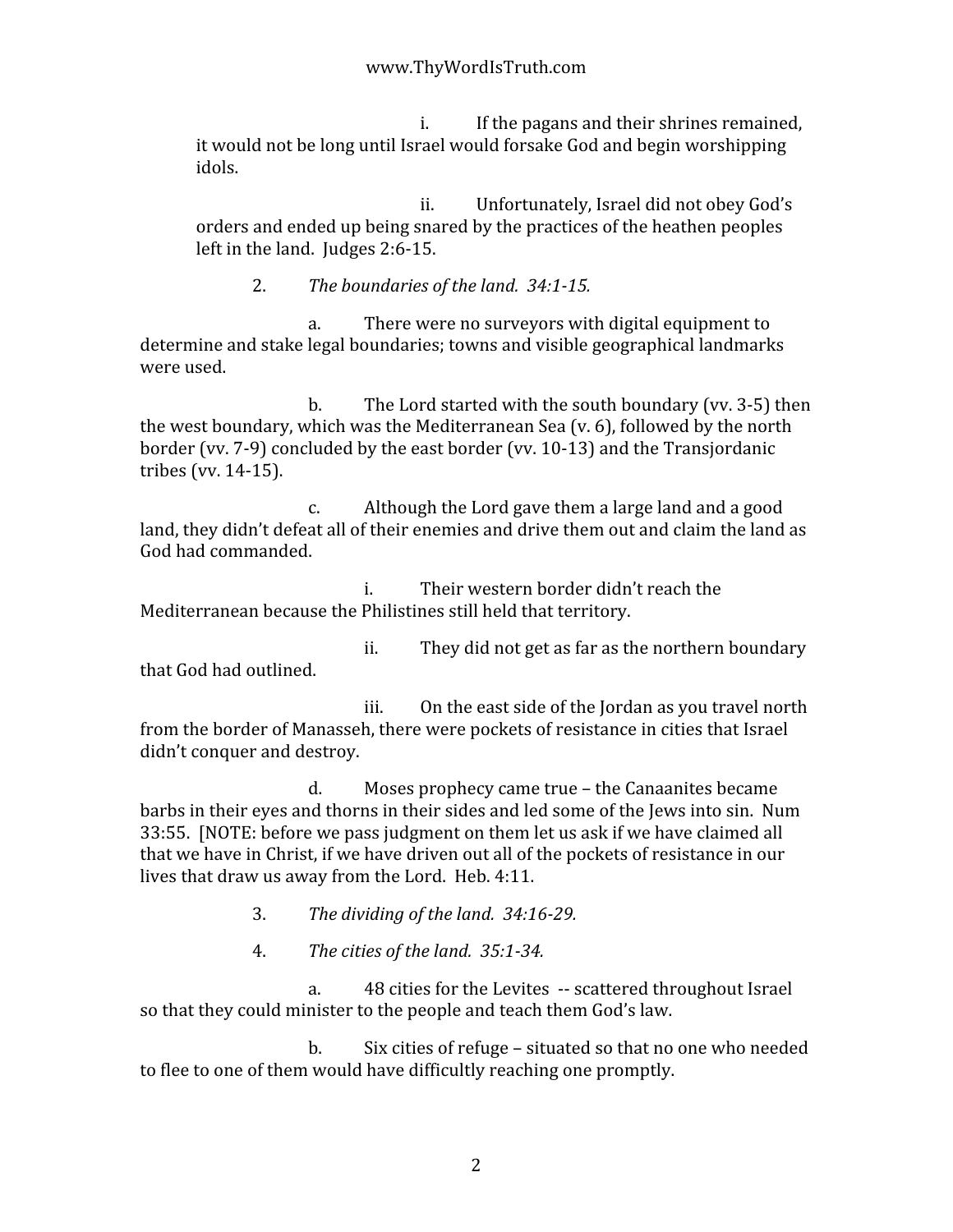i. Israel
had
an
army,
but
no
police
force
–
it
was up
to
a
family
to
punish
one
who
murdered
a
family
member.

ii. This
did
not
include
manslaughter
for
which there
was
no
death
penalty.

A
system
was
established
where
the
elders
of
the
city would hear the one charged and the witnesses and determine the judgment. If murder
was
the
verdict
the
one
convicted
was
stoned
to
death;
it
manslaughter,
the one
convicted
had
to
remain
in
the
city
of
refuge
until
the
death
of
the
high
priest
at which time he was free to return home.

c. Today,
guilty
sinners
can
flee
to
Jesus
Christ
and
find refuge
from
the
judgment
of
God.

Heb.
6:18.

5. *The
inheritance
of
the
land.*While
dealing
primarily
with
the rights of females to inherit, the law given is actually a simple application of the primary
principle
that
a
family's
inheritance
was
never
to
be
permanently
removed from
the
family.

2. Wilderness University -- Lessons that must be learned to receive a degree.Rom.
15:4;
1
Cor.
10:11.

A. We
learn
about
life.

1. The
metaphors
for
life
are
many,
and
each
one
teaches
us something
important.

a. Sometimes
life
is
like
a
battle
and
sometimes
it's
like
a race, but it is always a school where we need to be awake and alert to what God is trying
to
teach
us.

b. To
Moses
and
the
people
of
Israel,
life
was
journey,
a very
special
journey
from
bondage
to
freedom,
from
childishness
to
maturity,
from selfishness to service, from glorifying the past to anticipating the future.

c. From
God's
point
of
view
there
were
only
three locations in this journey: Egypt, the place of bondage that seems like security; Canaan,
the
place
of
inheritance
where
God
wants
to
give
His
people
His
best;
the wilderness, the place of unbelief, discipline, and falling short of the good things God has planned for us. This truth is elaborated in Hebrews 1 - 5.

2. Living
the
Christian
life
begins
with
deliverance
from
Egypt (bondage).

a. The
essence
of
Christian
living
is
to
enter
into
your inheritance
as
quickly
as
possible

b. When
you
reach
the
Kadesh‐Barnea
place
in
your
life, and
all
of
us
have
(or
will),
trust
Him
and
enter
into
your
inheritance
by
trusting God.

3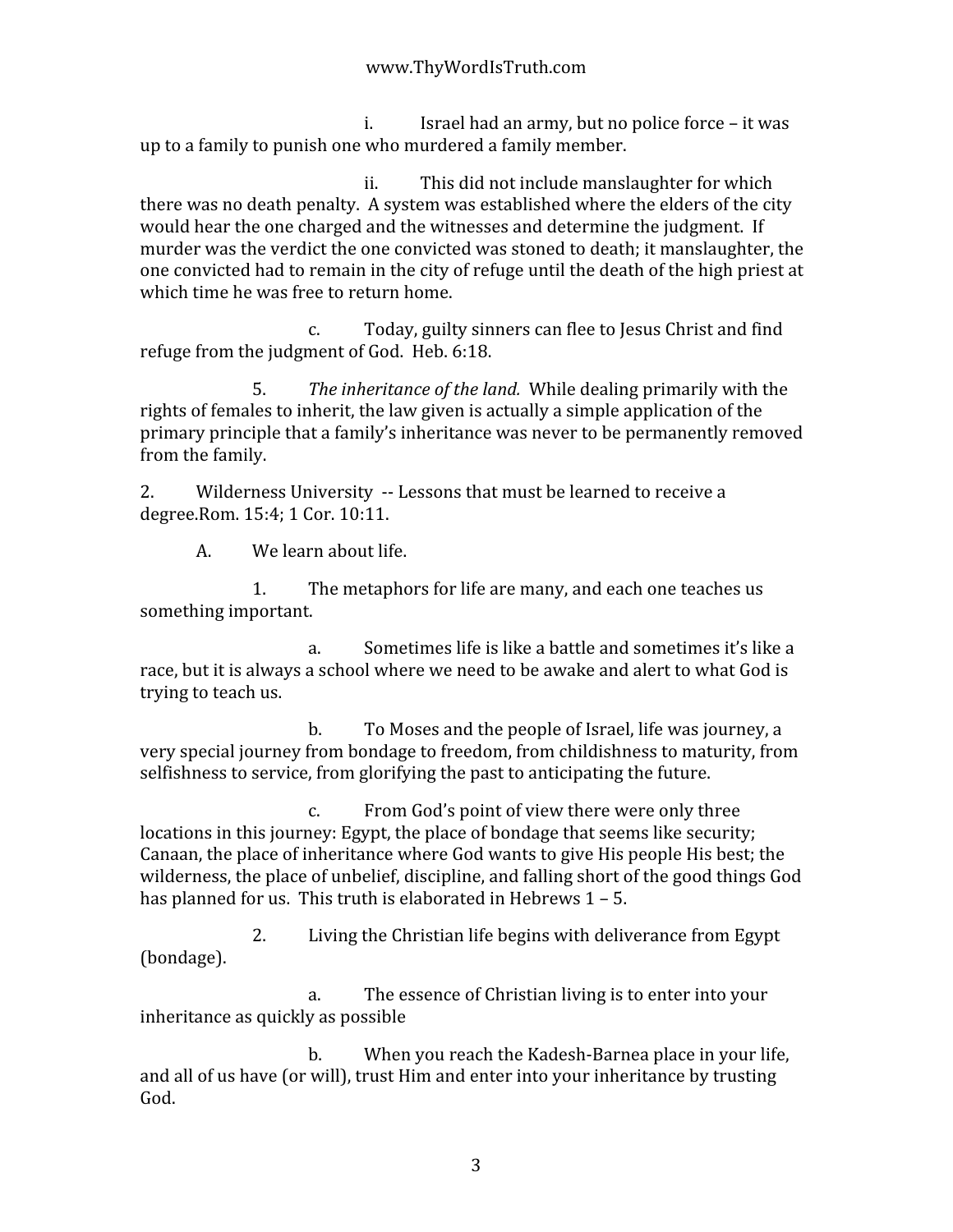c. Don't
worry
about
the
giants,
the
enemy,
the
walled cities,
or
your
own
weakness
and
insignificance.

d. Say
with
Joshua
and
Caleb,
"The
Lord
is
with
us,
fear them not." Num 14:9. "For we who have believed do enter into rest." Heb. 4:3.

3. Before
Israel
arrived
at
Kadesh‐Barnea,
God
put
them
through some
trials
in
a
wilderness
experience.

a. Wilderness
experience
can
be
an
important
part
of
life for people who want to grow. James 1:2-8; 1 Pet. 1:3-9.

b. But the Lord doesn't want us to stay in the wilderness constantly
or
forever.

1. There
are
lessons
to
learn,
but
there
are
even greater lessons to learn after we have claimed our inheritance in Christ.

2. Above
all
else,
in
the
journey
of
life,
we
must
be sure to follow the Lord as He goes before us, and we must not look back or hunger for
the
old
life
in
Egypt.

3. "Oh,
taste
and
see
that
the
Lord
is
good;
blessed is
the
man
who
trusts
in
Him!"

Psalm
34:8.

B. We
learn
about
God.

1. Israel
repeatedly
committed
the
same
three
mistakes
that caused
them
no
end
of
trouble:

a. They
looked
back
and
glorified
Egypt.

b. They
looked
around
and
complained
about
their

circumstances.

c. They
looked
within
and
magnified
their
own
desires.

2. What
they
should
have
done
was
to
look
up
to
God
and
trust Him
to
see
them
through.

3. We
never
learn
the
lessons
that
we
should
learn
and
need
to learn if we plan the curriculum and write the textbooks; we must leave it all to the Lord.

4. God's
desire
is
that
we
develop
character
and
become
more like
Jesus
Christ.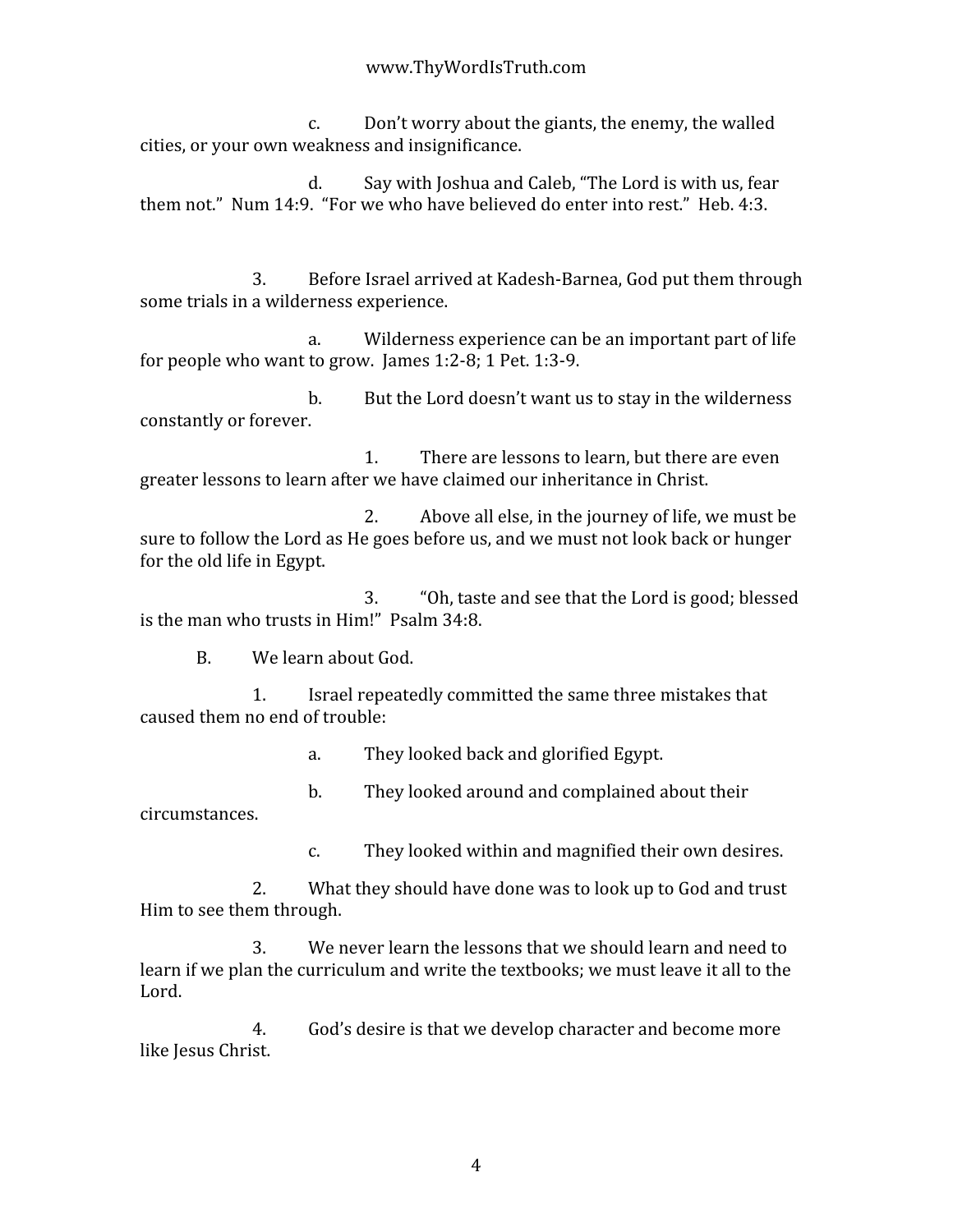a. We
can't
grow
in
grace
unless
we
grow
in
the knowledge of God as revealed in Jesus Christ. 2 Peter 3:18.

b. How
do
we
learn
about
God?

i. We
learn
about
God
in
His
word,
both
in
private meditation
and
public
worship.

ii. We learn about God in the experiences of life; during
their
wilderness
wanderings
Israel
learned:

- a. That God loved them and cared for them, but
they
didn't
always
believe
it.
	- a. They
	repeatedly
	asked
	what
	they would eat and what they would drink.
	- b. They
	should
	have
	been
	saying,
	"The Lord is my shepherd I shall not want."
- b. That God was longsuffering with them but wouldn't permit them to sin without consequences.
	- a. He
	was
	willing
	to
	forgive
	them
	when they cried out to Him, but too often they did not cry out to Him in confession
	until
	first
	they
	cried
	out
	in pain.
	- b. How
	much
	pain
	we
	could
	avoid
	if
	only we submitted to the will of our loving heavenly
	father.
- c. That God is the God of new beginnings.
	- a. It's
	sad
	that
	Israel
	doubted
	and disobeyed
	God
	so
	often,
	but
	it
	is encouraging
	that
	God
	gave
	them
	a new
	start
	and
	encouraged
	them
	to keep
	moving
	toward
	their
	inheritance.
	- b. True,
	a
	whole
	generation
	had
	to
	die before
	they
	could
	enter
	into
	that inheritance,
	but
	they
	died
	because
	of their
	own
	rebellion.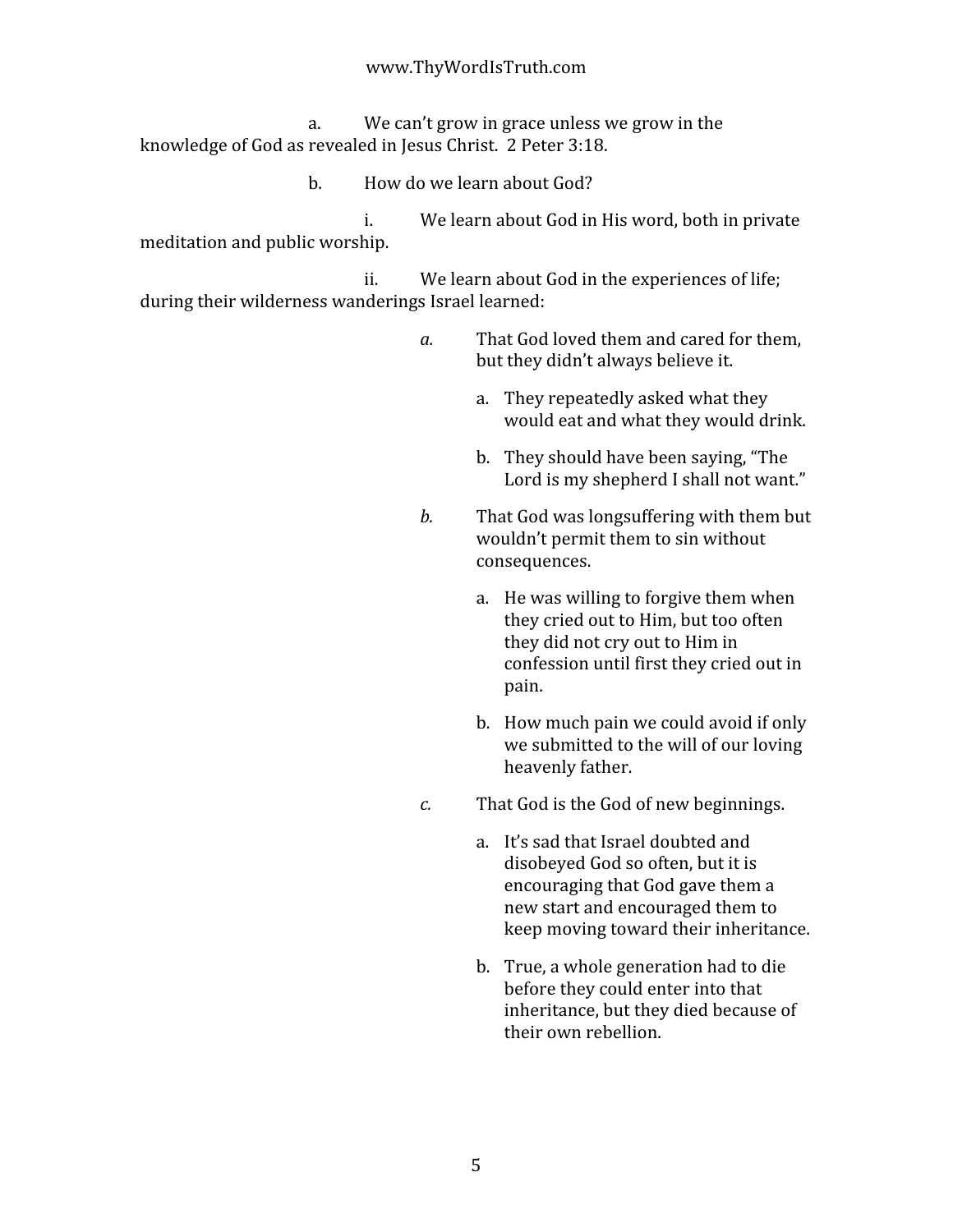- c. In
His
grace,
God
forgave
them;
in
His government
He
permitted
them
to suffer the consequences of their sin.
- d. You
can't
negotiate
the
will
of
God; you
either
ignore
it,
resist
it,
or
obey it.

C. We
learn
about
ourselves.

1. Far
more
than
I
would
like
to
admit,
as
we
have
walked through the wilderness with Israel I have wondered how in the world they could
do
the
things
they
did
and
leave
undone
the
things
they
left
undone, only
to
finally
be
forced
to
admit
that
I
have
been
guilty
some
of
the
same things.

a. People
are
people,
whether
they
are
marching
slowly through an ancient wilderness or driving at high speed down a modern freeway.

b. Socrates
said
that
the
unexamined
life
was
not
worth living, but most people don't like to face the truth about themselves.

i. Like
our
first
parents,
we
run
and
hide
and defend
ourselves
by
making
excuses
and
blaming
others.

> ii. Rarely
> do
> we
> come
> to
> the
> point
> that
> David
> did
> in honestly facing and confessing his sin. Psalm 51.

2. Lessons
we
learn
about
ourselves.

a. All of us have a nature that's prone to resist the will of God, and the sooner we admit it, the easier it will be to make the journey.

i. Peter
acknowledged
that
he
was
a
sinful
man. Luke
5:8.

ii. Paul
confessed,
"I
know
that
in
me
…
nothing good
dwells.

Rom.
7:18.

iii. The
Lord
warned
that
"the
spirit
is
willing,
but the
flesh
is
weak."

Matt.
26:41.

b. We
don't
enjoy
changes
in
our
lives
and
the
discomfort that
they
usually
bring.

i. One
day
Israel
was
thirsty;
the
next
day
they were attacked by an enemy; for 40 days they wondered what had happened to their leader.

6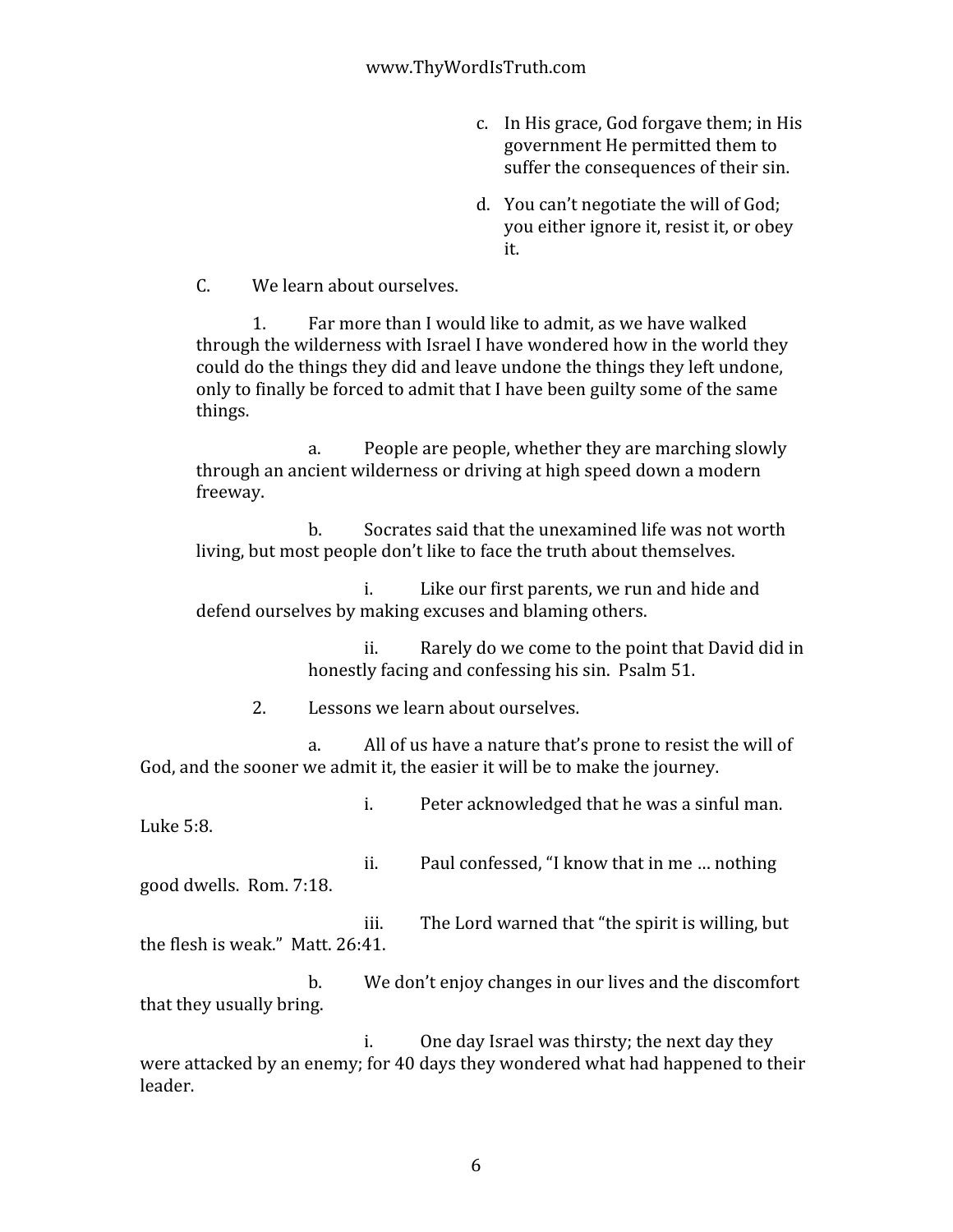ii. All
of
us
want
life
to
be
one
vast
comfort
zone where we're sheltered from change, all the while forgetting that God-ordained change
can
be
used
to
mold
our
character
and
help
us
grow.

c. One
lesson
that
Israel
failed
to
learn
was
that complaining
and
criticizing
are
sins
that
God
judges.

i. When
the
nation
failed
at
Kadesh‐Barnea,
the fault didn't lie with the voung people but with the older people.

ii. To
prove
it
God
rejected
the
older
generation
(20 years and older), gave it time to die off, and then made a new beginning with a younger
generation.

iii. The
church
needs
both
the
older
saints
and
the younger
ones
because
each
generation
has
something
to
contribute,
and
we
can
all learn
from
each
other.

Titus
2:1‐8.

iv. Moses
was
wise
to
train
Joshua
to
be
his successor, and Paul was wise to equip Timothy to succeed him in Ephesus.

D. We
learn
about
faith.

1:6.

1. Life
is
a
journey
that
we
make
by
faith;
only
God
knows
the
end from
the
beginning.

a. Everybody
lives
by
faith
in
someone
or
something.

b. The
difference
between
Christians
and
non‐Christians
is the
object
of
that
faith.

c. Christians
put
their
faith
in
God
and
his
word; unbelievers trust themselves, their ability, their money, and perhaps their friends.

d. Israel
had
the
bad
habit
of
walking
by
sight
and
not
by faith, and it was failure to trust God that caused the nation so much trouble.

i. No
sooner
had
God
delivered
them
from
Egypt than
they
stood
trembling
by
the
Red
Sea
wanting
to
go
back.

ii. They
didn't
really
believe
that
the
God
who
had delivered
them
could
finish
the
task.

iii. When
God
begins
a
work,
he
completes
it.

Phil.

2. Faith
is
not
believing
in
spite
of
evidence
–
that's
superstition; faith is obeying God in spite of what we see or hear, how we feel, or what might happen.

7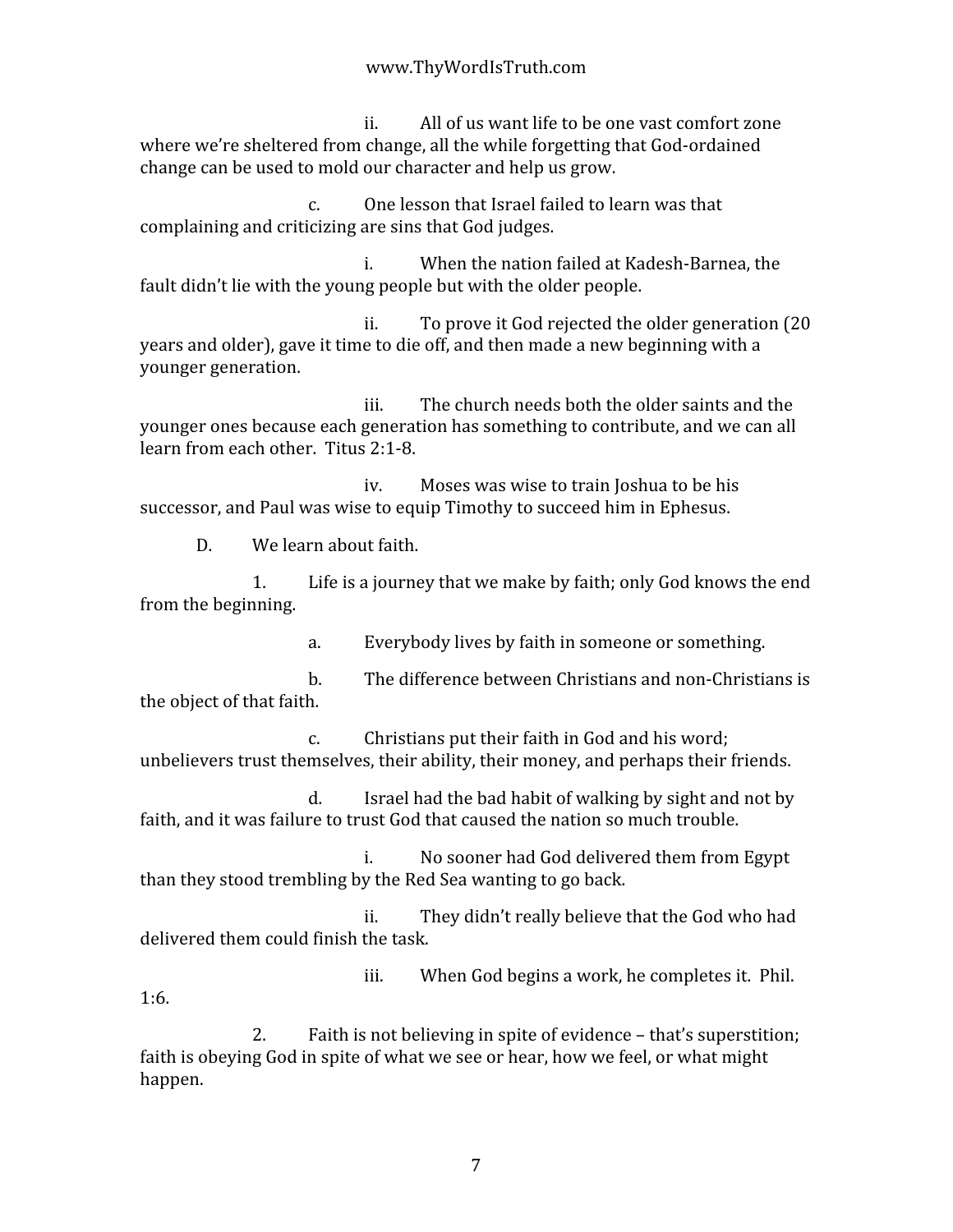a. The
Jews
had
been
given
all
of
the
evidence
they
needed to prove that God cared about them, had the power to deliver and protect them, and take
them
to
the
Promised
Land.

b. The
devastation
of
Egypt
was
evidence
of
God's
power, so
why
should
the
nation
not
trust
him?

c. On
top
of
all
this
they
had
the
example
of
Moses'
faith.

i. His
faith
chose
the
imperishable.

Heb.
11:24‐26.

ii. His
faith
saw
the
invisible.

Heb.
11:27.

iii. His faith did the impossible. Heb. 11:28-29.

d. Once
we
have
made
the
choice
to
follow
the
Lord
and live for eternal values, the rest is bound to follow.

4. Faith
must
be
nourished
and
exercised
if
it
is
to
grow
strong.

a. This
lead's
us
to
the
word
of
God,
the
source
of
faith. Rom.
10:17.

b. Every
trial
of
life
is
an
opportunity
to
clamor
against God or to claim God's promises and trust Him to carry us through the valley. Psalm 23.

E. We
learn
the
promise
of
one
believer.

1. God
wants
all
of
his
children
to
be
the
kind
He
can
count
on.

a. The
Lord
could
count
on
Moses
and
Aaron
to
lead
the
people
in
His
will,
even though
they
each
disappointed
the
Lord
on
occasion.

b. The
Lord
could
count
on
Joshua
and
Caleb,
and
on Eleazar
and
his
son
Phinehas.

2. Anybody
can
be
a
statistic,
a
number
in
a
record,
but
it
takes faith and courage to be the kind of person the Lord can count on.

a. We
have
a
choice
–
we
can
go
with
the
majority
and miss
God's
very
best,
complaining
our
way
through
life,
or
we
can
stand
with
the minority
and
dare
to
believe
God
and
follow
His
commands.

b. We
can
crave
comfort
or
respond
to
challenge.

c. We can look back and long for carnal security or we can look ahead and eagerly anticipate spiritual maturity.